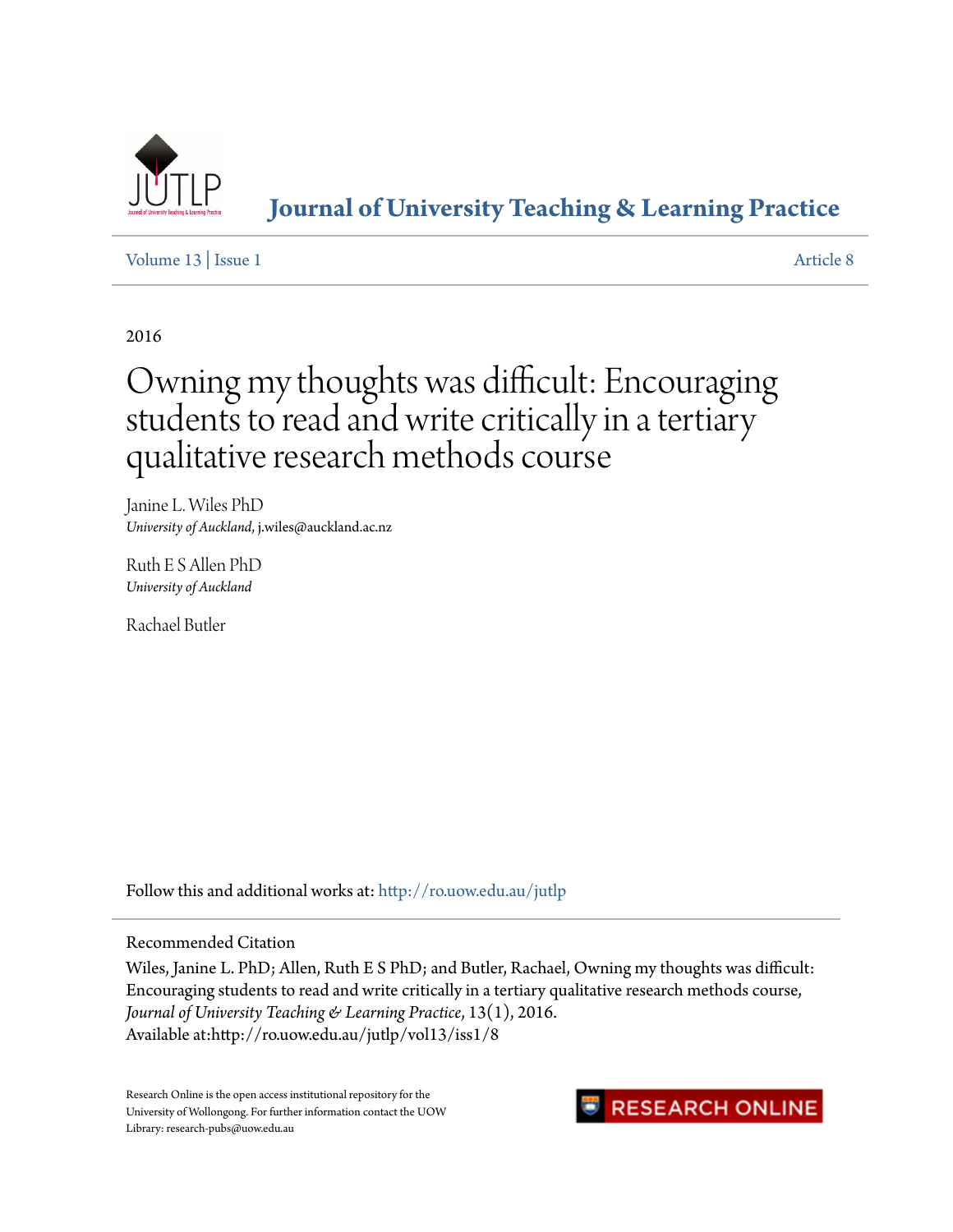## Owning my thoughts was difficult: Encouraging students to read and write critically in a tertiary qualitative research methods course

## **Abstract**

This paper adds to the nascent literature on teaching research methods and what students learn from courses and assessment. Postgraduate students are often confronted with large amounts of reading, and the content of material can be intimidating. Convincing them also to engage critically with readings is even more difficult. We report on a successful strategy used to help postgraduate students in a qualitative research methods course develop the skills to read efficiently and critically. We outline the synopsis method and report on an evaluation of students' experiences of it as an assessment and learning tool.

Evaluation showed that students saw their learning experience as challenging and rewarding and could articulate how the synopsis method was useful for specific reading/writing skills, critical engagement and reflexivity, content knowledge, and motivation. We were surprised students found it novel to be asked to question or critique 'published' papers and articulate subjective reflections on them. Our evaluation shows that the synopsis method is an effective learning strategy to improve students' critical reading and writing skills.

We argue that in learning the craft of qualitative research, students must understand not only how to summarise and critique but must also master the skill of articulating personal, reflexive responses.

#### **Keywords**

teaching qualitative research methods; critical reflection; critical reading and writing; self-directed learning

## **Cover Page Footnote**

Students who participated in the synopsis method and evaluation.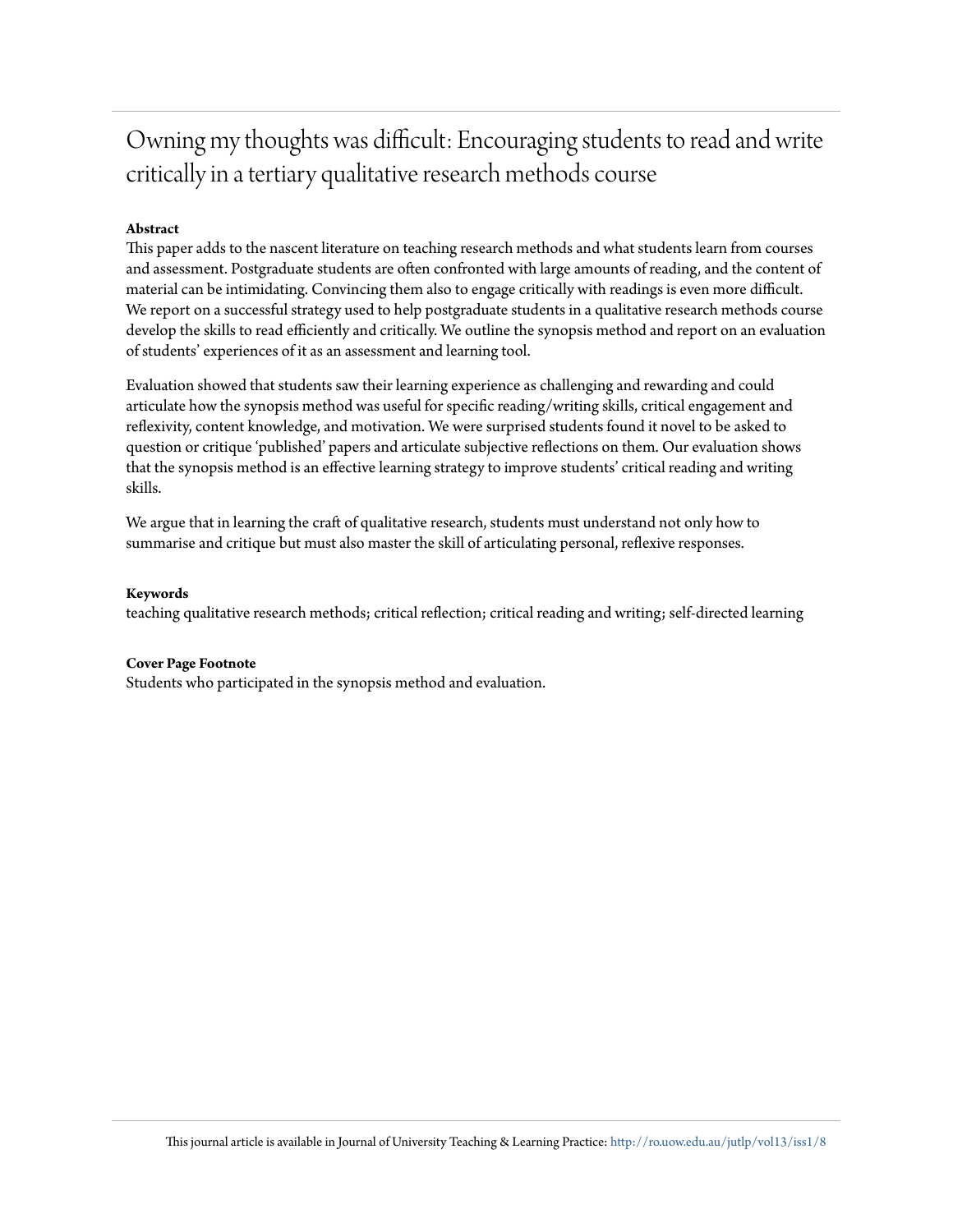## **Introduction: The Challenge of Critical Reading and Reflective Writing**

Encouraging postgraduate students to complete assigned reading, let alone engage actively with literature, is difficult for those teaching research methods. We report on an evaluation of a successful strategy to encourage students to read literature using qualitative research methods and develop critical reading, writing and reflection skills. This work contributes an evidence-based response to invitations from Wagner, Garner and Kawulich (2011), Earley (2014) and Kilburn, Nind and Wiles (2014) to help develop a pedagogical culture of researchmethods teaching by exchanging ideas on teaching research methods in a climate of systematic debate, investigation and evaluation. Reviewing literature on research-methods education, Earley (2014) observes a lack of research on assessment and what and how students learn in a unit. Likewise, Kilburn et al. (2014) propose that discussions of studentcentred pedagogies for research methods must now be accompanied by empirical research into what students learn and how we assess them.

Many students find research-methods units challenging, perceiving them as abstract or irrelevant (Dousay, Igoche & Branch 2011). Researchers note the need to understand the negative attitudes of students taking research units, ranging from apprehension to apathy (Earley 2014; Wagner et al. 2011). Teaching qualitative research methods presents particular challenges. For example, the dominance of positivist views in professional lives and academic curricula can constrain novice researchers' ability to embrace tenets of qualitative inquiry (Cox 2012). Moreover, as well as covering technical aspects of designing and conducting research, units in qualitative research methods need to support the development of critical thinking and reflexivity (Kilburn et al. 2014).

Often students have negative attitudes towards reading in particular. MacMillan and MacKenzie (2012) observe that as journals proliferate and become more specialised, the language of many articles becomes more technical and difficult for even experienced readers. The communicative purposes of academic language are different to those of ordinary conversation (Nagy & Townsend 2012); understanding how and why is informed by, and informs, better understanding of research practice. In our experience, students find the technical language in qualitative research literature especially challenging.

There is growing evidence that to overcome these difficulties, we must engage students as actively involved learners, rather than relying on didactic modes of teaching (Earley 2014). The objectives of research-methods units include developing students' abilities to be "critical consumers of research" and enabling them to become research producers; thus combine knowledge, skills and practice should be combined in a student-centred learning experience (Dousay et al. 2012, pp.23-4). For example, structuring unit time to include active reading, with explicit instruction in strategies, may improve student attitudes, confidence and depth of engagement with material (MacMillan & MacKenzie 2012). MacMillan (2014) comments that when students are provided with explicit modelling, instruction and activities that demand active engagement, they can connect to texts in ways that may be surprising. Ongoing feedback may encourage students to challenge their preconceptions and assumptions (Cox 2012). This paper presents a critical evaluation of the synopsis method, a strategy designed for a postgraduate qualitative health research-methods unit to help students engage with and respond reflexively to new reading material.

## **Conceptualising Critical Reading, Writing and Reflexivity**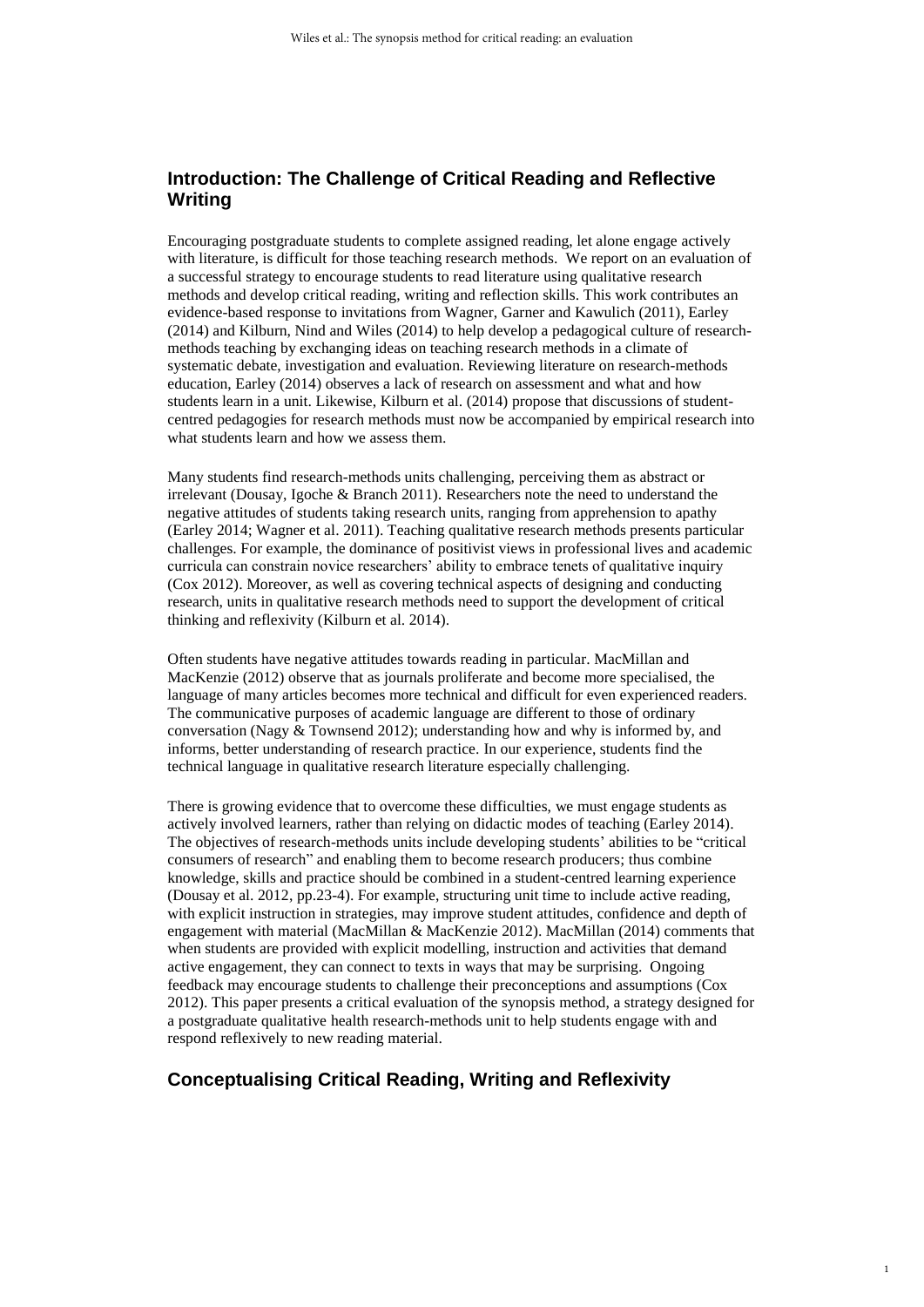While most academics consider critical thinking to be core to their teaching and approach (Philips & Bond 2004), there are diverse definitions of critical thinking, with different implications for teaching and learning (Tsui 2002). Investigating how academics in different disciplines understand critical thinking, Moore identifies at least seven definitional strands: critical thinking as judgement, scepticism, simple originality, sensitive readings, rationality, and activist engagement with knowledge or self-reflexivity (Moore 2013). Moore (2013, p.521) proposes that critical thinking might be thought of as an "extra edge of consciousness". Barnacle (2006) argues that critical thinking implies more than just an intellectual exercise, and includes action and links to identity as well. Phillips and Bond (2004, p.292) identify a "continuum of criticality" in students' understandings of critical thinking that ranges from simple acts of comparison to more relative, plural and transformative dimensions. Central to both practising and evaluating critical thinking is the need to encourage students to be more critical readers and writers.

*Critical reading* incorporates many complex aspects, which must be learned, practised and supported. The ability to read critically is considered to be under-developed; concerns about the ability of tertiary students to read scholarly materials are well-documented (Abbott 2013; MacMillan 2014). While most teachers consider this an important skill for students, there are again a variety of definitions. A pragmatic description from the health field suggests:

The purpose of critical reading is to develop independent thinking and skills in analysis and judgment. The student must first recognize what the author is attempting to say. Secondly, they must weigh the evidence for reliability, accuracy, and representativeness. They must be able to separate opinions from facts, and identify the viewpoints and biases of the writer. In analyzing the material, the reader checks the author's assumptions and logic and traces the relationship between the evidence, assumptions, and conclusions. (White 2004, p.42)

Although White's definition highlights the layered complexity of how to read critically, it also prioritises a mechanistic and rather positivist stance and does not mention the role of the reader. Others espouse more-reflexive elements to critical reading, where students must learn how to bring themselves in to the reading. MacMillan (2014) contends that rather than understanding "surface" and "deep" reading as a binary distinction, they sit on a continuum: from reading the words to reading the text as a whole, and ultimately to reading the meaning behind and beyond the text. She argues:

If we want students to become familiar with key terms or memorise key facts, then surface approaches actually work better…if we want to encourage deep reading, we need to ask different questions and consider different kinds of connections…. I now model and encourage students to make [deeper connections], specifically analogies and integrations with professional or academic practice. Other useful prompts include evaluating where the text fits in wider contexts or what it might mean to particular audiences. (MacMillan 2014, p.951)

Both surface and deep strategies are important for engaging with new work, and students should understand how to move between them. This requires opportunities for students to practise and apply these skills. They must become familiar with new technical language and content, but also engage at a personal level with the "deep-processing" strategies of "delving into the text" (Alexander 2003, p.11). Leong (2013) stresses that learning to critique published research needs to be a "two-stage process" of summary and then in-depth critique, the latter learned with practice and effort, as the tendency is for "surface" critique only. Abbott (2013) sees the reader as in active and critical dialogue with the writer and the validity of what they read; because text is socially and culturally constructed, students must understand what they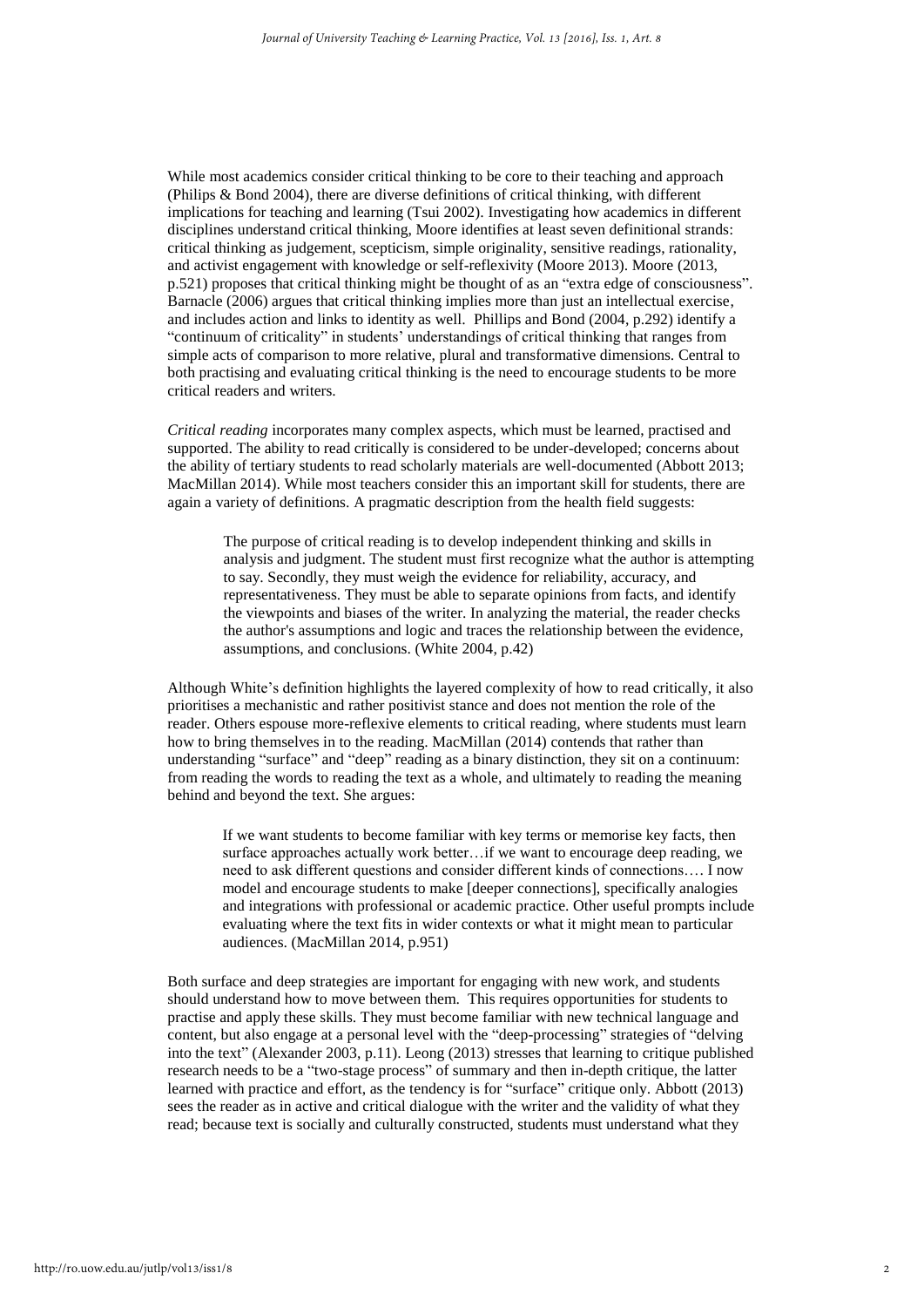read comes from "a particular discursive position which can be interrogated and challenged" (Abbott 2013, p.194). He suggests that students must develop academic reading skills by moving from absorbing information as uncontested or "objective" fact that can be separated from the biases of the author, to critical engagement with a text. This presents an additional challenge to learners. As Kilburn et al. (2014) assert, novice social researchers are caught in a "double bind" between learning the methodological tools of their trade and questioning their validity.

Teachers must help students to explore how their personal perspectives inform their view of knowledge and contested "truth". This is where critique and reflexivity are enmeshed; rather than leaving their prior experience outside the door of the classroom, instructors can encourage students to connect reading to their prior knowledge and experiences. Reading is a situated activity, affected by the reader and the content (Abbott 2013; Taraban et al. 2004). Reading qualitative health research situates students as learners, and in many cases also as professionals, and as future researchers. Many students are new to qualitative research theories and methodologies, especially the requirement to reflect on and lucidly write about their own roles in every aspect of research (Sargeant 2012).

*Writing* critically and reflexively is also challenging. Producing a succinct and accurate summary of relevant literature and expressing considered, critical opinions are crucial skills for students and practitioners in many fields (Swales & Feak 2004). Good writing is often regarded as something we "just do", an innate talent rather than a skill and a craft (DeLyser 2003, p.170). Tertiary instructors assume that senior students have learnt to write well by a sort of osmosis in their undergraduate years, or that because their grades are good, so are their writing skills (Hill 2007). This has been identified as a problem, with difficulties in both writing and reading in a scholarly fashion seen as widespread (Lea & Street 1998; Wallace & Wray 2011); this is especially so in professional schools, where many students also work as practitioners and have little time to refine their reading and writing skills (Whiffin  $\&$ Hasselder 2013).

Writing should also be a situated activity. It is not just a form of transferring, or merely presenting findings; the process of writing is also a mediated and constructed form of learning and inquiry (Jackson 1991; Lea & Street 1998). Writing is part of critical thinking and identity development within cultures such as tertiary institutions or specific professions (Lee & Murray 2013). Like language, writing is a constitutive force, shaping a specific view of reality and of the self (Richardson & St Pierre 2005). Writing is also essential for effectively and persuasively communicating findings to different audiences (Liamputtong 2013). As Richardson and St Pierre (2005) argue, writing is especially important in qualitative research, which carries its meaning in the reading of the text, rather than in tables or graphs.

*Reflexivity* is "the process of reflecting critically on the self as researcher, the 'human as instrument'" (Lincoln, Lynham & Guba 2011, p.124). This may include different types of reflection, such as "personal and epistemological reflexivity, and technical, practical, and critical reflection" (Sargeant 2012, p.42). Adopting a reflexive approach means making the reader's *and* researcher's personal, social and professional contributions to the interpretive process explicit, and acknowledging that "researchers play a key role in how their data are shaped and analysed" (Liamputtong 2013, p.30). Researchers – and readers – cannot avoid taking their value positions into the research process; the resulting dialogue between perspectives and experiences can make research meaningful, and indeed should be seen as a resource rather than a form of error or bias (Johnson & Waterfield 2004). Reflexivity means that researchers and readers must own their thoughts and situated perspectives, and thoughtfully incorporate this knowledge into research interpretation and presentation.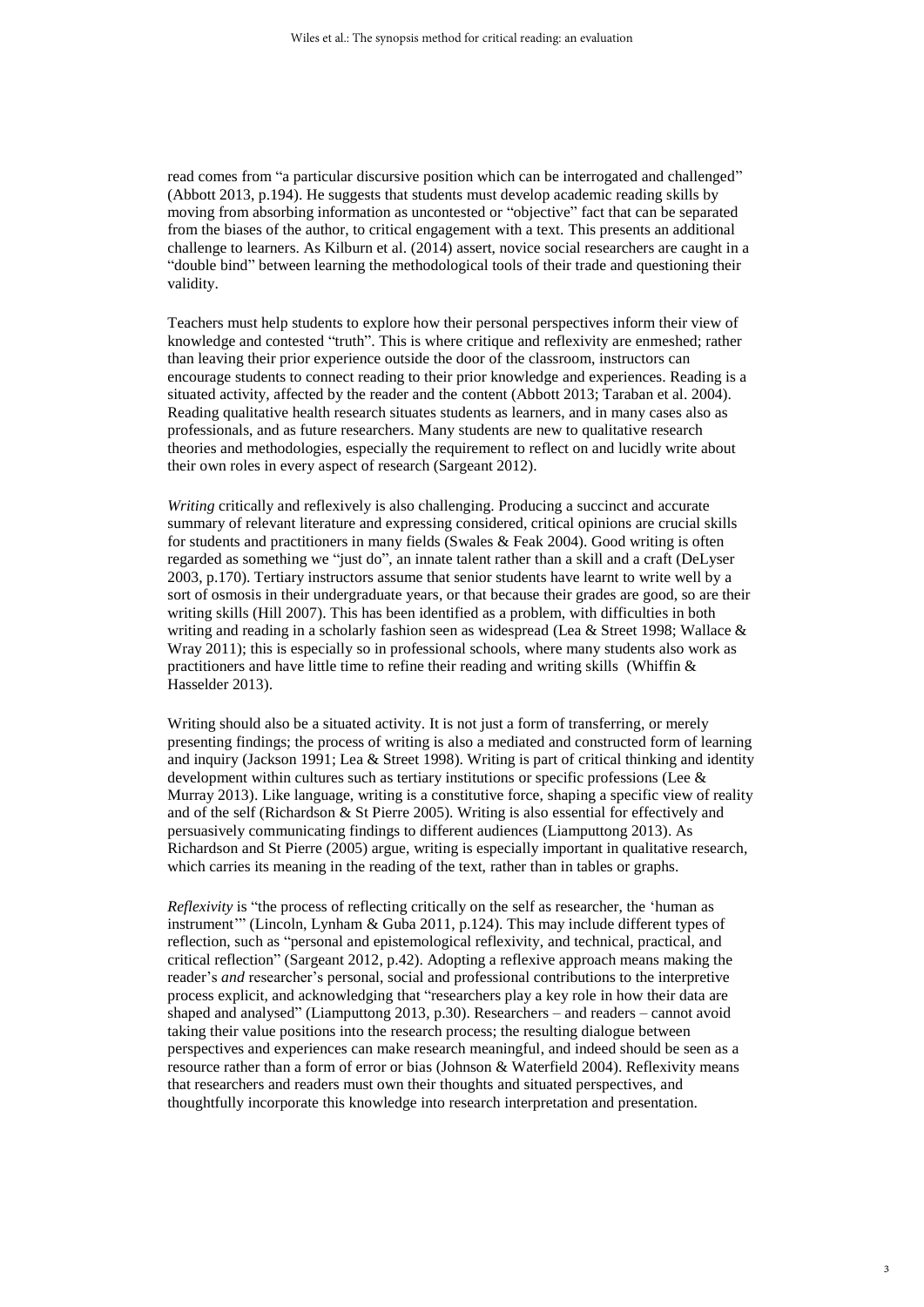Thus reflexivity, too, must be incorporated into active learning. Mann et al. (2009, p.610) observe that "the ability to reflect seems to be amenable to development over time and with practice, and in the presence of certain stimuli". These stimuli include supportive intellectual and emotional learning environments, accommodation for individual differences in learning style, an authentic context, mentoring, group discussion, support and free expression of opinions. Sargeant (2012) discusses encouraging students to develop their reflective skills in qualitative inquiry that does not seek a right or wrong answer. Her [undergraduate] students struggle to acknowledge their role in the production and analysis of qualitative research, and she argues that the process of reflection should be gradual, "built in as an integral aspect" throughout coursework rather than concentrated into a single session (Sargeant 2012, p.42). Finally, Fullana, Pallisera, Colomer, Peña and Pérez-Burriel (2014) examine students' perception of the usefulness and difficulties of incorporating reflective learning methodology. Students in their focus groups discussed the importance of writing as a strategy for improving the learning process, helping them organise ideas, find information for later use and improve their professional practice (Fullana et al. 2014). They noted the tension between writing to learn and writing to be assessed, which caused them to consider what they disclosed, especially when related to professional practice. While students perceived that they developed greater self-awareness and learned to be more critical, they reported difficulty understanding the aims of the experience, or discomfort at the unaccustomed tasks or demands of activities (Fullana et al. 2014). These authors also highlight the novelty for students of having to think about their beliefs and attitudes, and the usefulness of self-reflection as a tool for enhancing and internalising their learning and for relating concepts to practice.

## **The Synopsis Method**

#### *Context*

We use "the synopsis method" in our postgraduate class, *Undertaking Qualitative Health Research*. Postgraduate units in our institution are taught as "blocks", where classes meet four or five full days (in our case once a month), enabling students with work commitments to participate. Students include those undertaking a postgraduate diploma, master's degree or PhD in health disciplines; they may also be part- or full-time health practitioners. JW has taught this unit since 2006; RA and RB have been students in the unit, and subsequently taken tutoring and teaching roles.

Our broad learning goals in the unit are to develop students' ability to critically evaluate qualitative health research, and give them the basis for planning and executing their own qualitative studies; that is, to be critical and creative consumers *and* producers of research. We aim to grow practical understanding of a range of methodological approaches together with knowledge of their epistemological foundations. Examples of more-specific learning goals include understanding ethical and philosophical research issues, creating appropriate research questions and approaches and evaluating presentation of research.

To enable meaningful discussion and encourage students to bring their experiences to the classroom, it is essential that they read consistently and thoughtfully throughout the unit. Very practically, the particular content of this unit demands time for reflection; given the block nature of the timetable, we needed a way to encourage appropriately paced and self-directed reading and reflection.

4

#### *Method*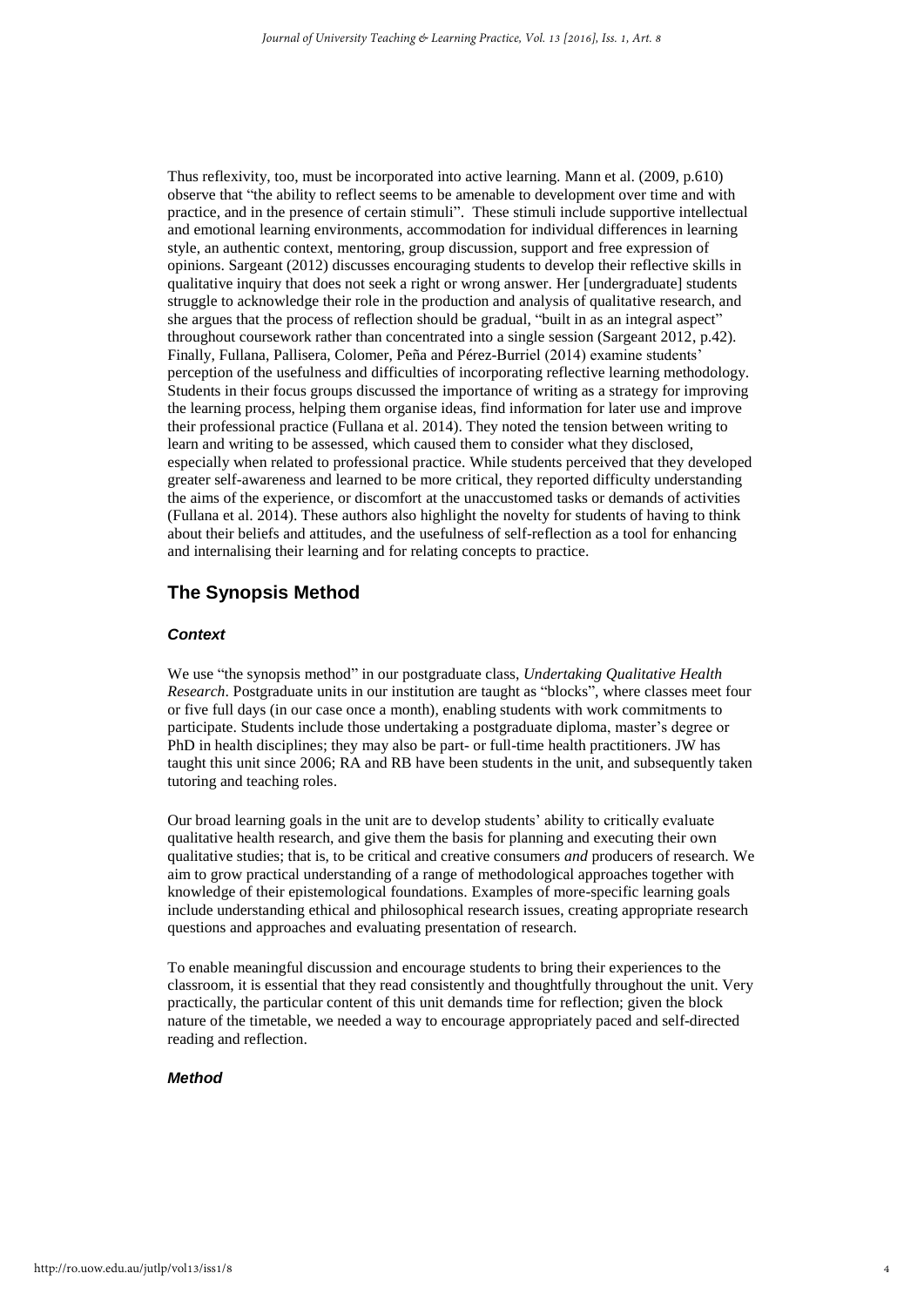The synopsis assignment helps students engage with a wide range of literature in the relevant field, reflect critically on reading and engage personally, professionally and academically through regular written reflection. Key aspects include:

**Weekly readings.** Students submit a weekly one-page synopsis on a reading. A mark and detailed comments are returned weekly. We give plussage (the top nine marks of 12 synopses count) to allow room for practice of a difficult skill.

**Weighting.** Giving the synopses a weighting of 50% of the unit assessment is intended to convey that reading, writing and reflection are best-practice learning strategies, and key for qualitative research; and to encourage and reward active-learning behaviours. A recent formal revision of the unit has increased this weighting to 60% to correspond with the effort required of students and to provide direction towards learning strategies.

**Balance of summary and critique.** The synopsis should balance *description* of an article with *critical engagement and reflection*, sufficient that another novice reader (or the students themselves some time later) could understand what the article was about, and be persuaded by the critique.

**Take-home message.** We prompt students to identify the "take-home" message of a reading. This is the one- or two-sentence message summing up the key idea, constructed in accessible, lay language.

**Contextualising.** Students should evaluate context, such as the authors' disciplinary backgrounds, physical and institutional locations, the literature used, conceptual framing of research questions and whether there is convincing and adequate information about data interpretation and analysis, as well as the data collected.

**Audience.** The intended audience and motivation for the paper needs consideration: for example, whether the paper is intended to disseminate research findings, synthesise and review research, educate students, convince policymakers or enlighten practitioners.

**Presentation.** Students should also consider whether the writing style works with the theoretical and methodological framework, or for the intended audience. Is there a convincing explanation for why it is presented in this way? How well are the experiences and voices of other participants in the research represented?

**Personal engagement.** We encourage students to explore how the material resonates with their professional or personal experiences (or not), and reflect on whether the material engages (or enrages!) them, whether they find it accessible, and whether they are convinced of the value and merits of the work.

**Class discussion.** The synopsis method was developed to ensure that students do their readings, providing a shared basis for class discussions. In workshops, the instructor reflects on the paper and ample time is built in for small- and large-group discussion of readings, loosely structured around relevant questions.

**Follow-up.** After comments and marking are returned each week, two or three of the stronger synopses are posted online for the class (with the student author's permission). This was a response to student requests to see models of excellent work.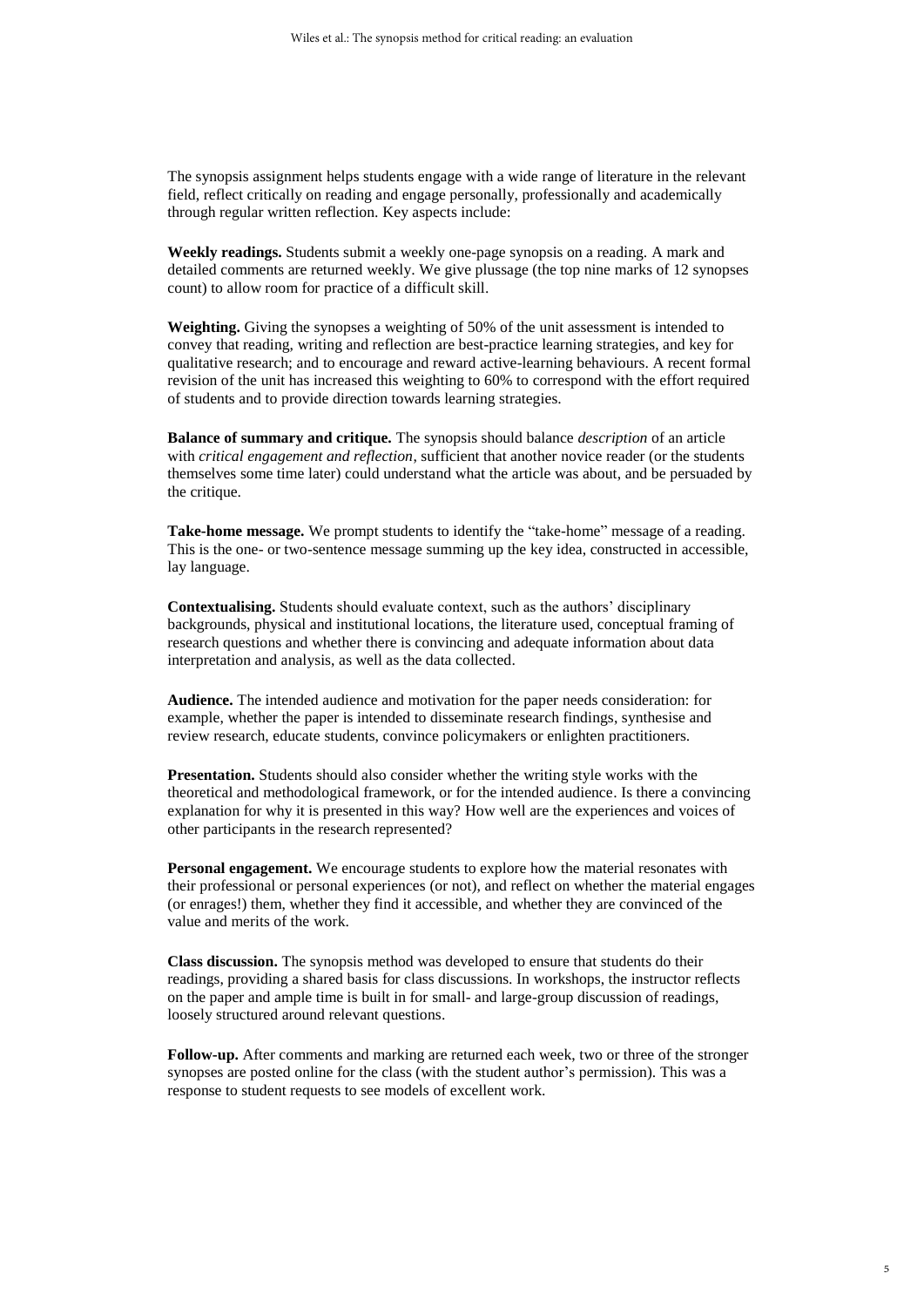The unit is regularly evaluated for unit and lecturer quality with our institution's standard University Lecturing Questionnaire. We were intrigued by comments from students in the open-ended section of this survey regarding the synopsis method, and decided to explore further in an evaluative survey.

## **Evaluation Methods**

We aimed to ascertain how students experienced the synopsis method as a tool for assessment and learning. Over three years, students in the unit were invited to participate in the evaluative survey, asking about the most useful and challenging aspects of the synopses, and what they learned overall. They were also asked to comment about balancing "summary" and "critique" and developing their personal critical voice, and about their views on assessment weighting, timing and intensity and completion of required reading.

The survey was completed anonymously at the conclusion of the final day's teaching. Students were given verbal and written information about the study and invited to opt in. Thus, anyone absent by the end of the final teaching day did not give feedback, nor did anyone who opted not to respond. There were 16 responses in 2010 (class  $N = 19$ ), 12 in 2011 (class  $N = 15$ ), and 13 in 2012 (class  $N = 19$ ).

We used NVivo to support data management as we reviewed all responses and developed categories; these categories were then analysed by the three authors in group discussions to further explore the layers of meaning (Braun & Clark 2013). Narrative analysis (Wiles, Rosenberg & Kearns 2005), where the students' narratives stand as meaningful data, also informed our reflections on the students' comments, within the philosophical worldview of social constructionism (Bruffee 1998). We were not seeking a definitive objective "truth" in the students' reflections, but rather to evaluate the pros and cons of the synopsis method from the learners' perspective. We present narrative comments illustrating categories in the data.

## **Evaluation Findings**

Students reported struggling with the synopsis assignment initially. The reading was sustained and intensive, and the succinct write-ups required more work than first anticipated. Achieving an appropriate balance of description and critical analysis was difficult. Yet, overall, the students strongly endorsed this assignment. Tables 1 and 2 show general feedback; more detailed comments are then discussed.

#### *Usefulness of the synopsis method*

Students stated that they learned valuable skills related to synthesis and critique, and felt more prepared for classes than they usually did. Table 1 summarises the key positive aspects, with examples of student comments.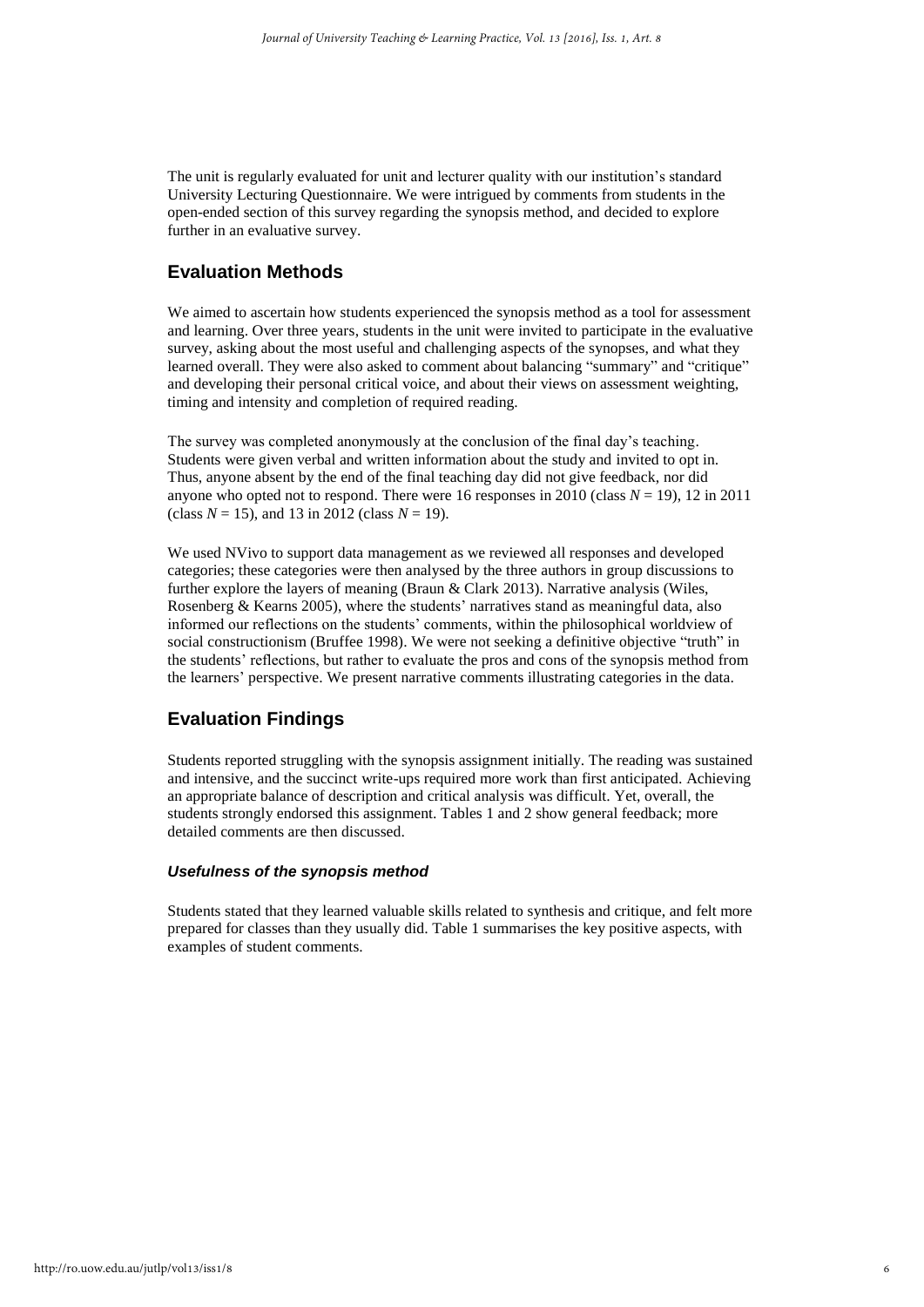## Table 1. What were the most useful aspects of doing the synopses?

| Positive aspects of the<br>synopsis method |                                                                                                                                          | <b>Illustrative quotes from students</b>                                                                                                                                                                                                                                                                                                                                                                                                        |  |
|--------------------------------------------|------------------------------------------------------------------------------------------------------------------------------------------|-------------------------------------------------------------------------------------------------------------------------------------------------------------------------------------------------------------------------------------------------------------------------------------------------------------------------------------------------------------------------------------------------------------------------------------------------|--|
| ٠                                          | Provided motivation to<br>undertake unit readings<br>Facilitated a deeper level of<br>engagement with the unit<br>content                | It encourages you to read articles that you may<br>$\bullet$<br>not otherwise find time to read.<br>The reading/writing synopses are extremely<br>useful, and contribute to much of the learning in<br>this [unit] [It] gets you reading, thinking and<br>writing from the get-go.<br>Makes you internalise the information.<br>$\bullet$                                                                                                       |  |
|                                            | Aided understanding of<br>qualitative research<br>concepts/theory<br>Provided an opportunity to<br>have a "voice" in academic<br>writing | Enforced reading, followed by enforced<br>thinking, followed by critical thinking that can<br>be taken into other areas.<br>It was especially nice to feel as though you<br>could be honest within your critique, and bring<br>personal experiences and perspectives to the<br>table – without being marked down for not<br>being objective. This is valuable as a student<br>who comes from a cultural history of oppression<br>and silencing. |  |
|                                            | Enhanced learning and<br>engagement in<br>lectures/classroom teaching                                                                    | [I learnt that] reading and reflection is essential<br>٠<br>and a major component to qualitative research.<br>Most of what I did learn from this [unit] has<br>been from the synopsis readings, which enabled<br>me to follow the block classes and participate<br>meaningfully in discussions.<br>Including my own "voice" in articles was new<br>to me, and I ended up enjoying this once I<br>relaxed.                                       |  |
|                                            | Learned to locate "self" in                                                                                                              |                                                                                                                                                                                                                                                                                                                                                                                                                                                 |  |

writing appropriately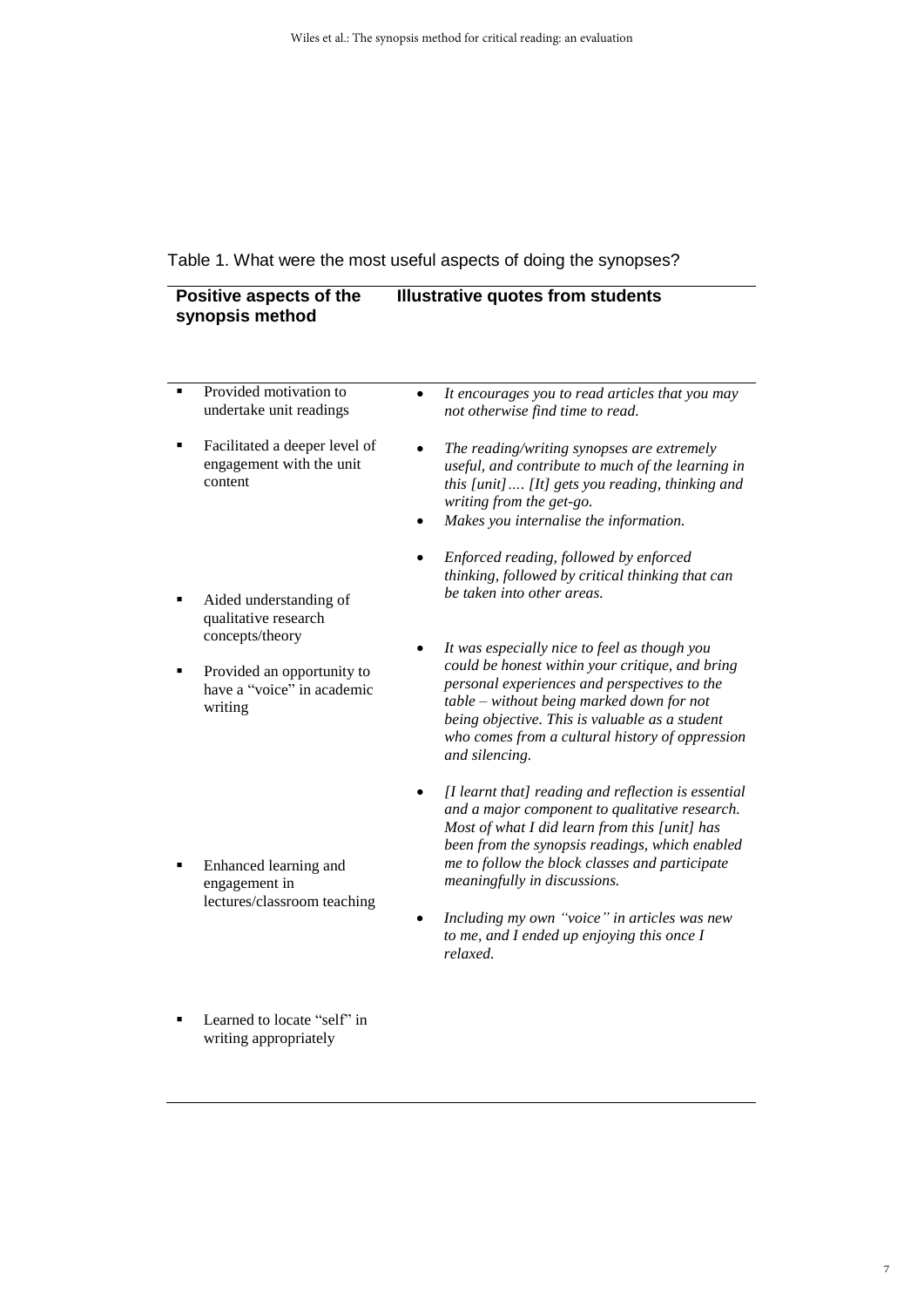We highlight the emphasis on motivation, understanding and participation and the sense of progress shown throughout these comments. The synopsis method also seems to be effective in showing students *how* we want them to learn. The student perception that their skills had improved is supported by an analysis of the collective average class mark on a week-by-week basis throughout the semester, over several years. Figure 1 shows the class average mark for each synopsis, with the solid line showing the average, the dotted line showing the maximum mark and the dashed line showing the minimum mark. Typically, for the first synopsis the class average has been a B-/B, showing steady improvement throughout the semester to typically reach an average in the B+/A- range. We are also intrigued to note that the class *range* of marks typically decreases throughout the semester, from a span of up to six grades to two or three grades; while the stronger students typically improve steadily, weaker students tend to improve dramatically.



Figure 1. Collective average synopsis mark along with maximum and minimum mark throughout semester, 2010-2012

#### *Challenges of the synopsis method*

Each year, we note that the synopsis-method assignment is initially met with resistance and uncertainty (Table 2).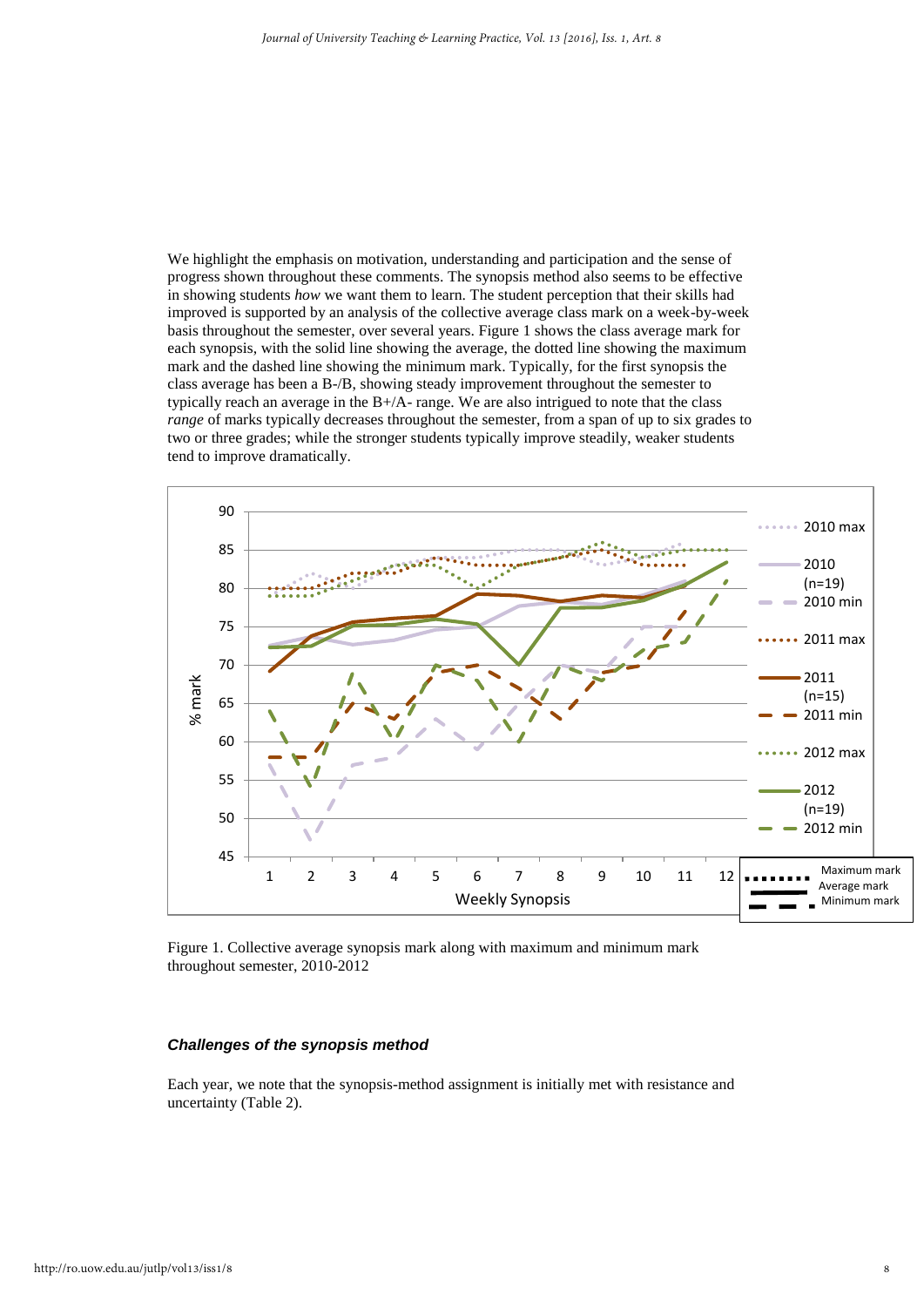#### Table 2. What did you find challenging about the synopses?

| <b>Challenging aspects of</b> | Illustrative quotes from students |
|-------------------------------|-----------------------------------|
| the synopsis method           |                                   |
|                               |                                   |

|  | Volume of work                                                                                                                                                                                             |           | On top of other work, having a marked piece of<br>writing to do every week was, at times, stressful                                    |
|--|------------------------------------------------------------------------------------------------------------------------------------------------------------------------------------------------------------|-----------|----------------------------------------------------------------------------------------------------------------------------------------|
|  | Weekly cycle of<br>assignments (scheduling)<br>with other commitments)<br>Level and complexity of<br>theoretical content<br>Writing succinctly (one-<br>page limit for synopses)<br>Critiquing confidently |           | and felt like a burden.                                                                                                                |
|  |                                                                                                                                                                                                            |           | It is hard to manage a once-weekly assignment<br>that is a fairly largish piece of writing.                                            |
|  |                                                                                                                                                                                                            | ٠         | At first I thought it had to be objective critical<br>analyses, like in all other facets of academia, so                               |
|  |                                                                                                                                                                                                            |           | owning my thoughts was difficult.                                                                                                      |
|  |                                                                                                                                                                                                            | $\bullet$ | Critiquing articles about concepts that you<br>know little about [was challenging]. How do<br>you know if it's being done well or not? |
|  |                                                                                                                                                                                                            | $\bullet$ | Quite easy to summarise an article, but a<br>challenge to critique an article, and feel<br>comfortable doing that.                     |

Students struggled with the volume of work and the challenge of the limited word count. Some found the assignment frequency difficult, but toward the end of the unit, they mostly found the process "easier", and expressed increasing confidence in their own critiquing abilities. Many were uncertain about the idea that critical thinking should incorporate their views and experiences as readers, or that their views would be sufficiently "expert" to be warranted.

Overall, a surprising aspect of student feedback was how novel they found it to be asked to critique "published" papers and articulate their subjective reflections, or to "own [their] thoughts". Critiquing the printed word seemed unfamiliar:

I have learnt to read critically and I am starting to accept that I can have an opinion (and voice it) on published papers…. I always find it difficult to critique other work – it appears, especially if in print, as unchallengeable expert opinion.

Such comments are thought-provoking. While reflexivity is a crucial skill in qualitative research, the awareness of context and ability to reflect on subjective responses are critical for any form of research, regardless of methodology (Mansvelt & Berg 2005). Students from nondominant ethnicities found the notion of being allowed to have a "voice" valuable, as suggested by the student with a "cultural history of oppression and silencing" (Table 1).

Students also indicated that learning how to express subjective views appropriately and in more than a superficial way was also difficult. We challenge our students to produce responses explicitly positioned in their worldview and experience, including their disciplinary and professional backgrounds and personal socio-cultural circumstances. Our feedback often focuses on how to more effectively and precisely situate and reflect on their subjective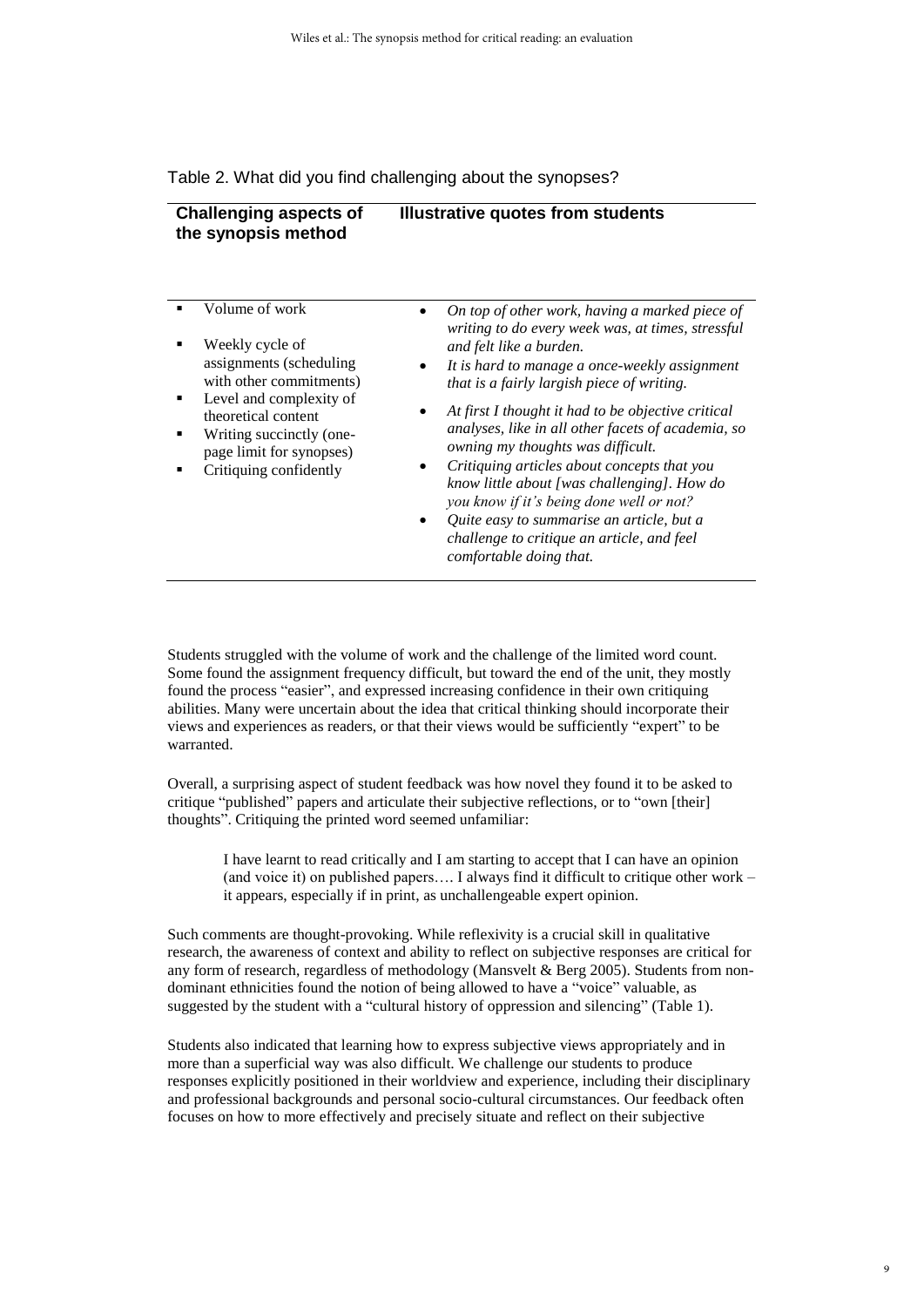responses, which many find challenging. As one student wrote, "Certainly I have developed a critical eye, and an appreciation for good criticism".

#### *Aspects of the synopsis method*

Analysis of data related to specific aspects of the synopsis method shows that students can articulate the specific skills they have developed, including how these will apply in their academic and professional practice.

#### *Weekly readings*

Students were asked to comment on the structure of having a specific synopsis required weekly, as opposed to the usual "required unit reading". Many admitted they typically did the minimal reading necessary for a unit or quickly skimmed abstract and conclusions, but the synopses in this unit required more critical attention:

[I have learnt] a wide range of topics that I would probably have not read/reflected about if I wasn't required to submit the synopses.

Would certainly not have read as thoroughly or as critically. Makes you read a wide range of content and writing styles closely.

Some acknowledged that the weekly routine helped them avoid "last minute" work and maintain consistent engagement, but this also added pressure:

> [The weekly synopses] definitely pushed me to give attention to this paper every week – I wouldn't have done that otherwise.

Felt relentless but got into the rhythm of weekly due dates.

Consistent engagement and self-directed learning was a key goal in developing the synopsis method, so these comments were encouraging.

#### *Assessment*

Most students felt that the 50% weighting of the synopses captured the time involved in completing them:

I think this is appropriate given that most of my learning and development of writing and critiquing skills occurred during the process of constructing the synopses.

I like the weekly nature and small % weighting given to each synopsis – you get lots of chances to get it right rather than, say, a 50% essay.

Some noted that it was novel to get direct assessment credit for reading and reflecting, and that it shaped their perception of what was important as part of their learning process:

[The assessment weighting] placed reading and reflection at the same level as writing assignments, which caused me to really focus on those, where in other classes, writing assignments are the main focus by far.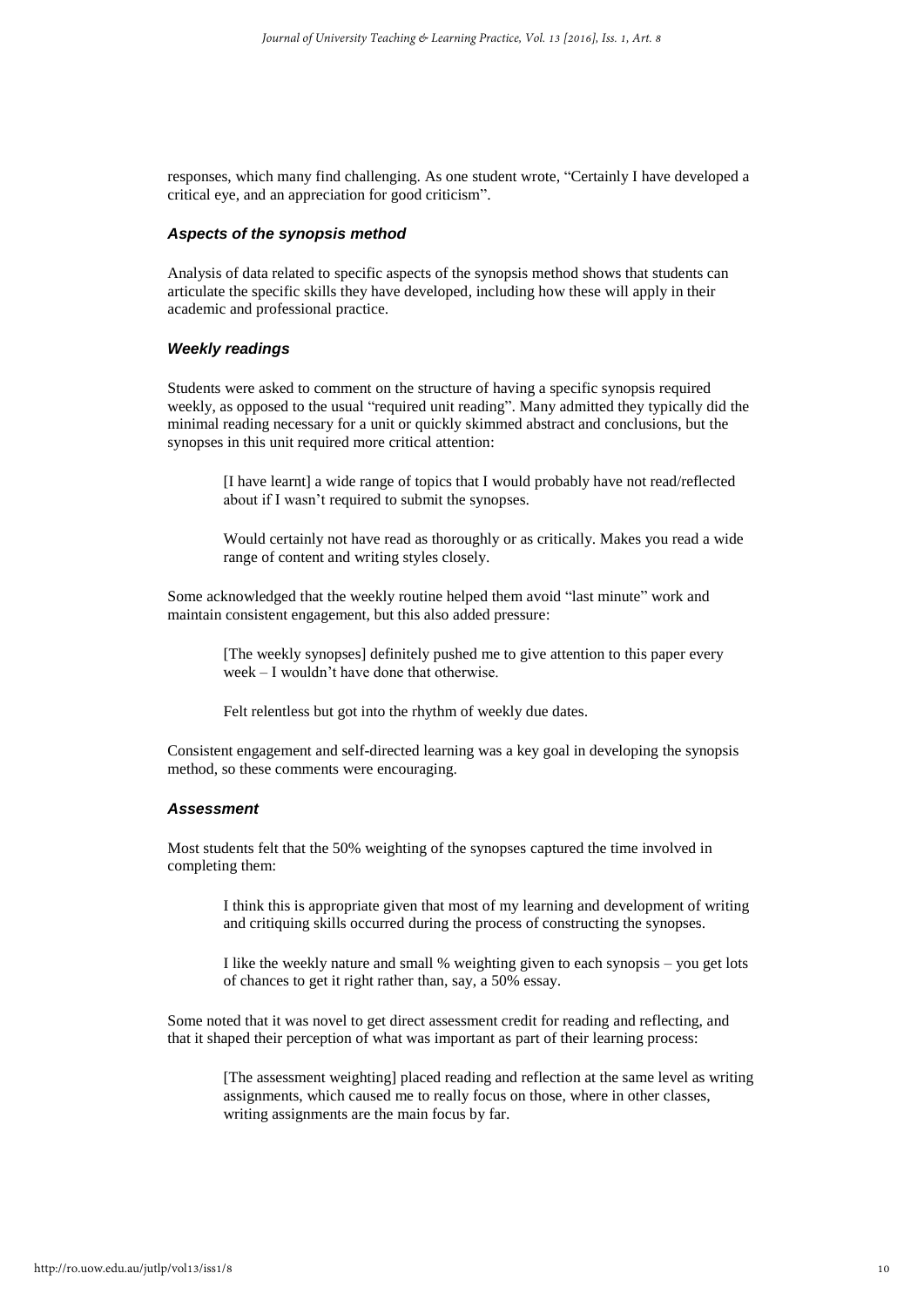Synopses were such a different way of assessment compared to other papers. I think it was really useful to improve summarising, critiquing and writing skills.

Students also recognised that without marks (that is, feedback only but no assessment grading), motivation would drop:

> Marks gave me motivation to do better and [let me know] if I was on track... Feedback was valuable so I know where I missed the marks.

It is resource-intensive to provide this kind of feedback; however, this evaluation showed its importance in motivating and guiding students. They responded positively to the transparency around their progress and the worth placed on the assignment in terms of managing their time.

#### *Writing skills – Balance of summary and critique*

Several students noted that negotiating the balance of summary and critique was a way of learning how to write well, including the skill of being more concise and the art of expressing what one described as "crisp analytic insights". Another commented:

[Most useful was] learning to write concisely but coherently while summarising often large and complex readings articulately.

Some observed how balancing the two aspects of summary and critique made different contributions to their learning:

> Summary – Helpful practically, just developing the skill of reading a work and finding key points. Critiques – Knowing what to look for but also examining my own thoughts and sociocultural lens through which I approach research.

Successfully achieving this balance is one of the most difficult aspects of the assignment. Marker feedback typically encourages students to be more methodical in their description, bolder in their evaluative critique and more daring in their personal engagement with the literature.

#### *Critical skills*

As noted, students were surprised to learn they were permitted to reflect critically on published papers. As the unit developed, they developed more tools and confidence to do so:

I have learnt how to find underlying opinion, perspective and bias in research articles. I have learnt how important experience and position are in interpreting how the world works.

[I have] more confidence in providing critical comments in an academic setting, particularly as other [units] do not promote this in the slightest.

Students felt that the critical thinking and writing skills they developed through the synopsis method were generalisable to other settings, which was useful for those already working in health professions: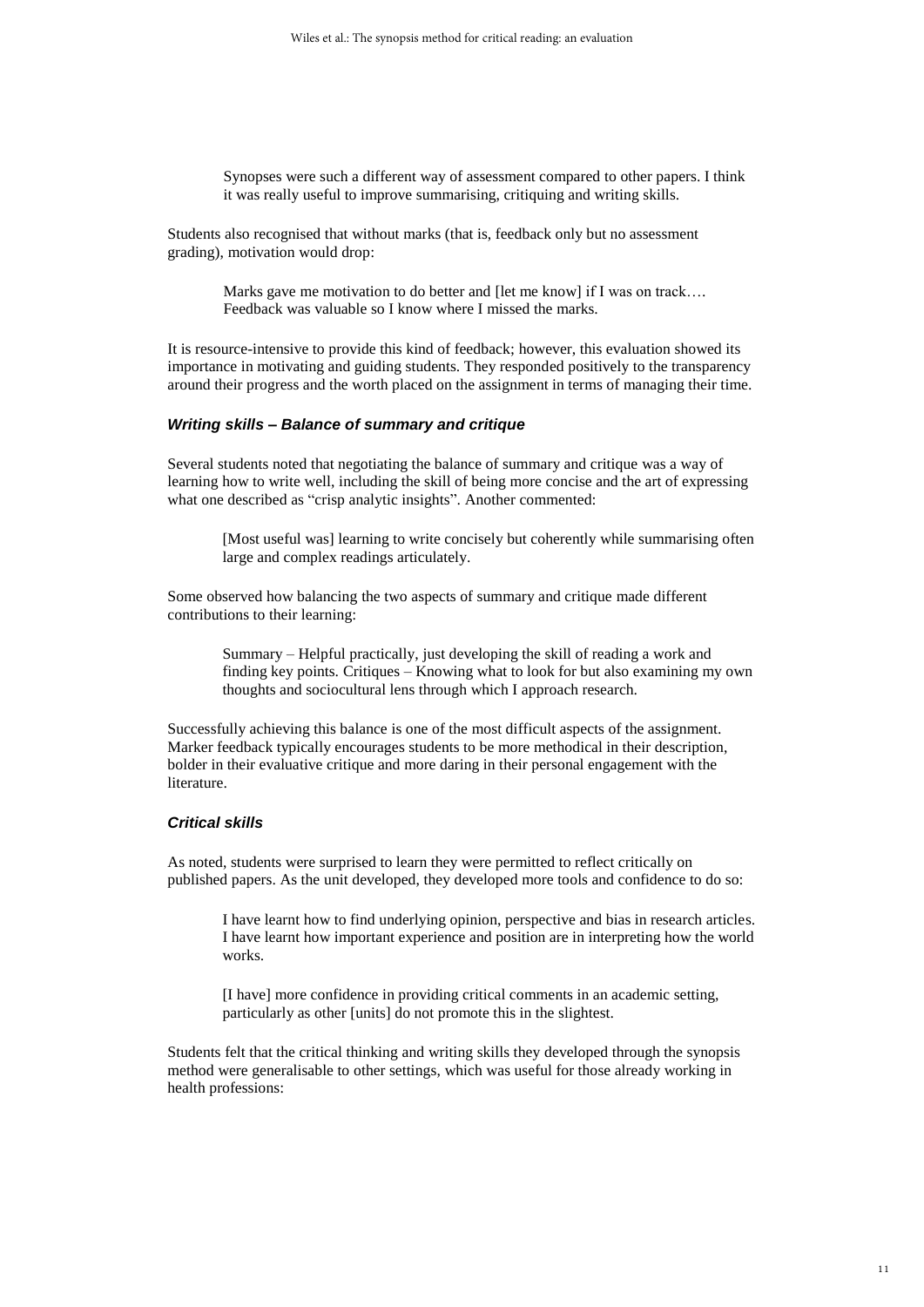[I have learnt] to be a more critical thinker, not just with synopses but also in the workplace and other readings and reports I write.

Ability to critique articles – and consider various aspects (e.g., audience, author credibility is just as important as content). Also that my opinion/critique is valid.

Despite the emphasis on critical thinking in pedagogical discussions on tertiary teaching, we notice that it often takes several weeks of feedback before students begin to even attempt to express critical opinions, let alone manage these in a sophisticated way (e.g., not equating "critical" with exclusively negative criticism, nor making bland, general comments, such as "This was a challenging reading but I found it interesting").

#### *Take-home message*

Related to the issue of concise writing was the skill of distilling a "take-home" message:

I have learned to drill down to the essence or key points in an article.

Learning how to summarise all these readings will be valuable in the future when trying to use the reading as a reference and remembering what it was about.

Articulating this short abstraction challenges students to identify what is relevant, a critical skill in itself.

#### *Structure and presentation*

Students must think about the contextual and structural elements of the reading, including presentation. Many found this productive:

Increased awareness of the effect of different writing and communication styles/modes, e.g. first- versus third-person, and their appropriateness in conveying research findings.

To personally reflect on an author's thesis required an attentiveness to language and style that I hadn't noticed before.

The synopsis method teaches readers to recognise and situate themselves as an active audience in the research process. This in turn facilitates the skill of relating to an audience as a writer.

#### *Personal reflections*

Students also acknowledged the novelty and value of incorporating personal and professional reflections into academic writing. For many, even using personal pronouns was uncomfortable:

After four to five years of very formal, third-person, academic writing, I found it very difficult to write reflectively in first-person, as it's normally such a "no-no".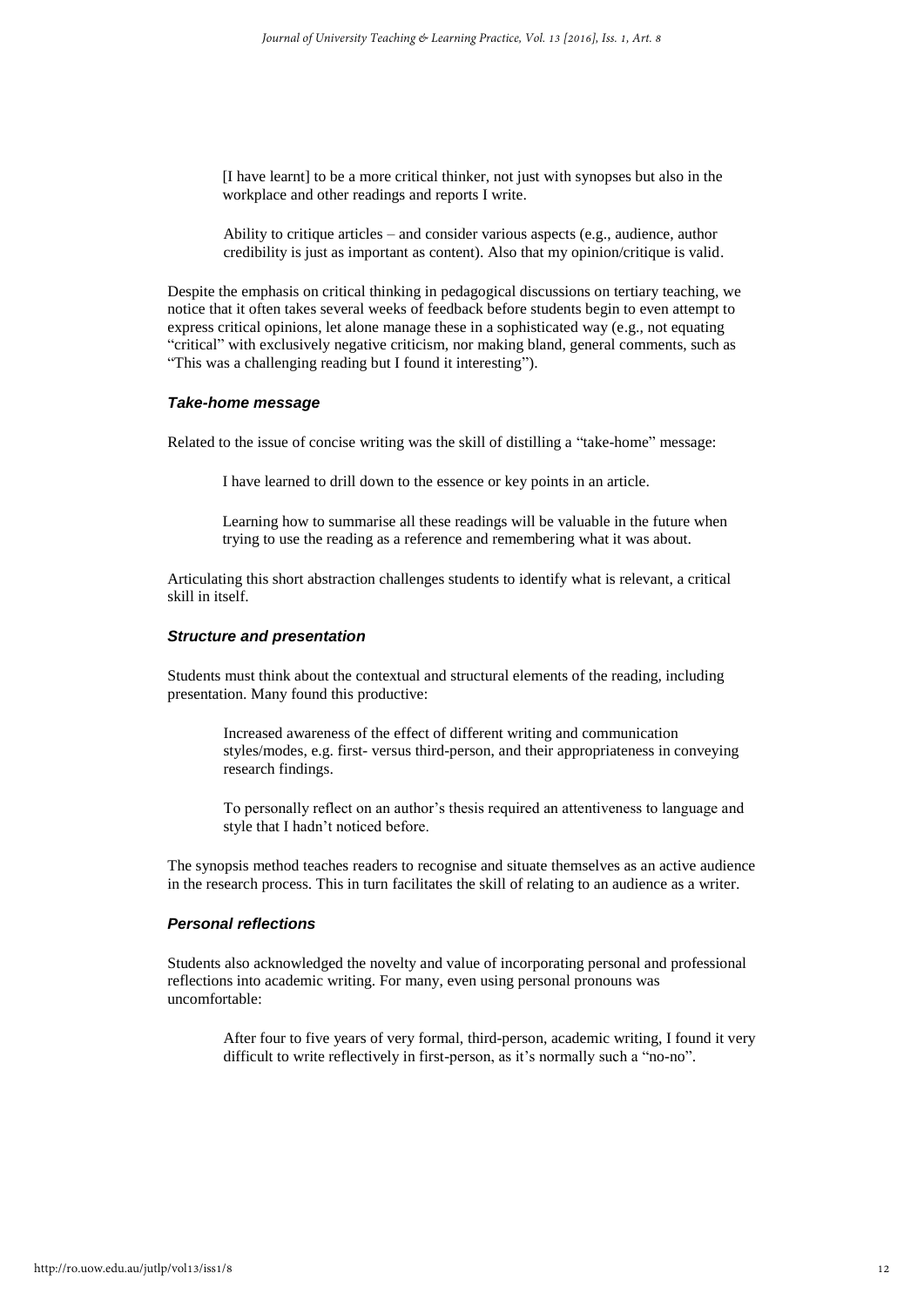Yet the use of personal pronouns in scientific publishing is not only acceptable, according to key scientific publishing guide the APA manual (APA 2010, p.69), but even desirable because the writing is more vivid (Gilgun 2005; Mansvelt & Berg 2005). This is often a first step towards researchers locating themselves as the producers of and participants in their own research and reflection:

The message was that personal engagement and reflection were crucial to doing well in the class, while most of the time [in other units] it's about memorising, throwing back and then forgetting.

The relevance to qualitative health research and the positionality required was also acknowledged:

> Helped me learn to write in a qualitative way with my own "voice". Made me read the papers more thoroughly – probably would have skimmed them otherwise.

The regular synopses enabled students to gradually build confidence, from the initial use of "I", to a more sophisticated engagement with their professional and personal role in interpreting research. The following examples are from a student's early synopsis work, where the use of "I" is arguably at a surface level, and a later synopsis, where the student's personal response is emotionally engaged and related practically to the research being undertaken:

[Synopsis 2] As there is no introduction or summary I found this article to be an OK read but very hard to summarise.

[Synopsis 11] In terms of awe and inspiration, this is a great article; in terms of "how to", process and whether I would actually contemplate doing this with my research – less so.

## **Discussion: What Makes the Synopsis Method Work Well from an Educator's Perspective?**

A number of key elements support the effectiveness of the synopsis method. Insisting on a short synopsis (no more than one page) is a deliberate strategy. Being able to write a succinct description is a difficult skill and requires good comprehension of the article. Our evaluation shows that most students reported finding this limit challenging, but many recognised that it forced them to identify the reading's most important elements. There was also evidence of a good synergy between the learning processes and unit content. For example, the development and application of "voice" and positionality in critical writing and reflection on previous literature prepares students well for their own research (Creswell 2013).

It is important that feedback given to students on their synopses is timely and pertinent. Quick and relevant feedback is essential to help students improve week to week, but also to make their effort feel worthwhile. In the first three to four weeks, we provide detailed individual feedback on each synopsis, although the level of feedback reduces during the unit as students become more comfortable with the requirements and familiar with the format. Early on, students often express anxiety about their performance. Others indicate frustration that they are not able to "immediately" grasp the synopsis requirements (as evident in their lower-thananticipated marks); most are keen for further feedback to improve. While this does create a heavy demand on teaching resources and is less practical with large classes, in a postgraduate unit it can work well with effective tutor support. This is also a good way to develop mentoring and supportive relationships with students (Mann et al. 2009). Another learning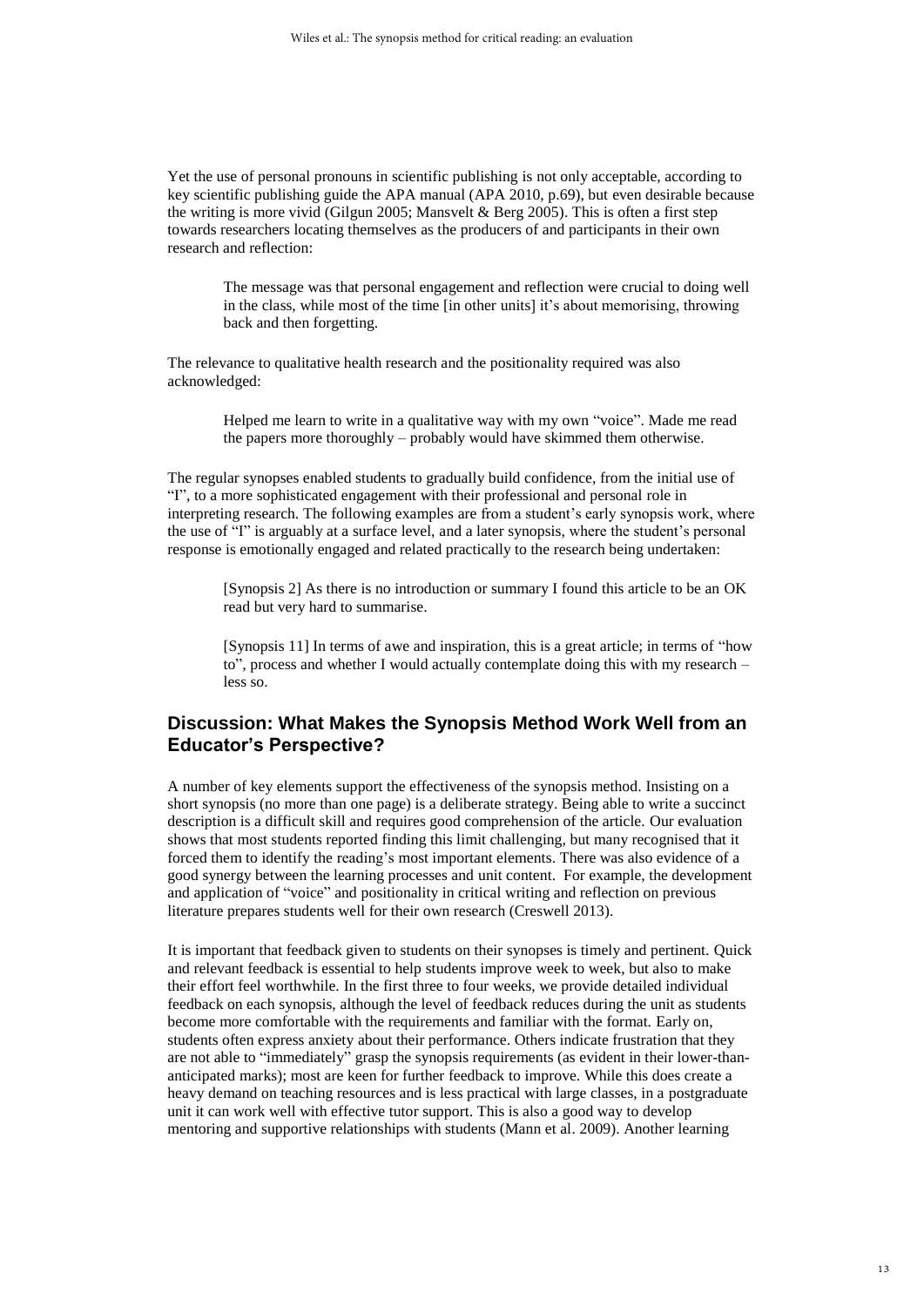tool we have adopted in response to student requests and subsequent positive feedback is to post the synopses with the top two or three marks online (always with the permission of the student writer, including their decision whether to post it with their name). This creates a learning tool for the class, enabling them to see more than one strong approach to answering the question, and is motivating to the stronger students.

It is also important to create enough time for classroom discussion of the readings and synopses. With such active preparation, class discussions are lively and stimulating, and a useful opportunity for both teacher and learner to model and practise critical reading and reflection processes. The evaluation also shows how classroom discussion is necessary for learning and clarification, and students found it valuable, especially hearing how others engaged with the reading. Group discussion also provides a supportive intellectual and emotional environment and an authentic context for their reflective practice, and accommodates difference and freedom of expression (Mann et al. 2009).

Establishing a supportive individual relationship is also important for students from social groups with collective histories of oppression and silencing or from socio-cultural backgrounds where the idea of openly challenging perceived experts may be problematic (Lea & Street 1998). For these students, understanding that critical evaluation can be a constructive and collaborative process of building research together, as much about articulating the strengths of a piece of work as criticising it, is empowering. In addition, having a space in which such discussion is explicitly encouraged is often exciting as well as challenging. For all students, regular personal encouragement is valuable.

With the synopsis method, we aim to encourage critical reflection on all aspects of the research process (including consumption and practice), and to make research more visible to students (Kilburn et al. 2014). Students learn to explicitly position themselves as critical readers and participants in the research process. We encourage students to skilfully bring their sense of selves, as clinicians, as cultural identities and as producers and consumers of research not only to their reading, but also to their writing, and in turn back into the classroom (Abbot 2013; MacMillan 2014). The synopsis method is challenging, for students and instructor alike, but also rewarding because both can see the critical reading, writing and reflexive skills that are developed. Using this method, students grasp the important and complementary roles of reading, writing and critical reflection in research (Kilburn et al. 2014), and equal emphasis is placed on both doing and appraising research (Earley 2014). The layered relationship between "surface-level" strategies to make sense of a paper, such as rereading and summarising, and deeper processing strategies (Abbot 2013; Alexander 2003; Leong 2013; MacMillan 2014) are made visible. Writing (both published and student works) is presented as a form of mediating and constructing knowledge (Lea & Street 1998). In the complexity of critical thinking, the synopsis method supports students in shifting along the "continuum of criticality" from superficial comparisons and criticisms to more-sophisticated critique (Phillips & Bond 2004).

*Limitations.* This was an opt-in study, and a potential limitation was that only those students who completed the unit or were present on the last day were able to comment on the evaluation. The written and reflective format of the evaluation reflected the style of the assessment well, but this initial exploration suggests it would be productive to conduct more intensive research, including with past students as to how they are still using the skills learned in the synopsis method.

In the field of health, there are two special challenges or opportunities. First, the "consumer/producer" research continuum takes on an additional layer of meaning, as many students are also clinical practitioners. As they become researchers, they face ethical challenges of negotiating different "hats"; it is especially important that they develop tools for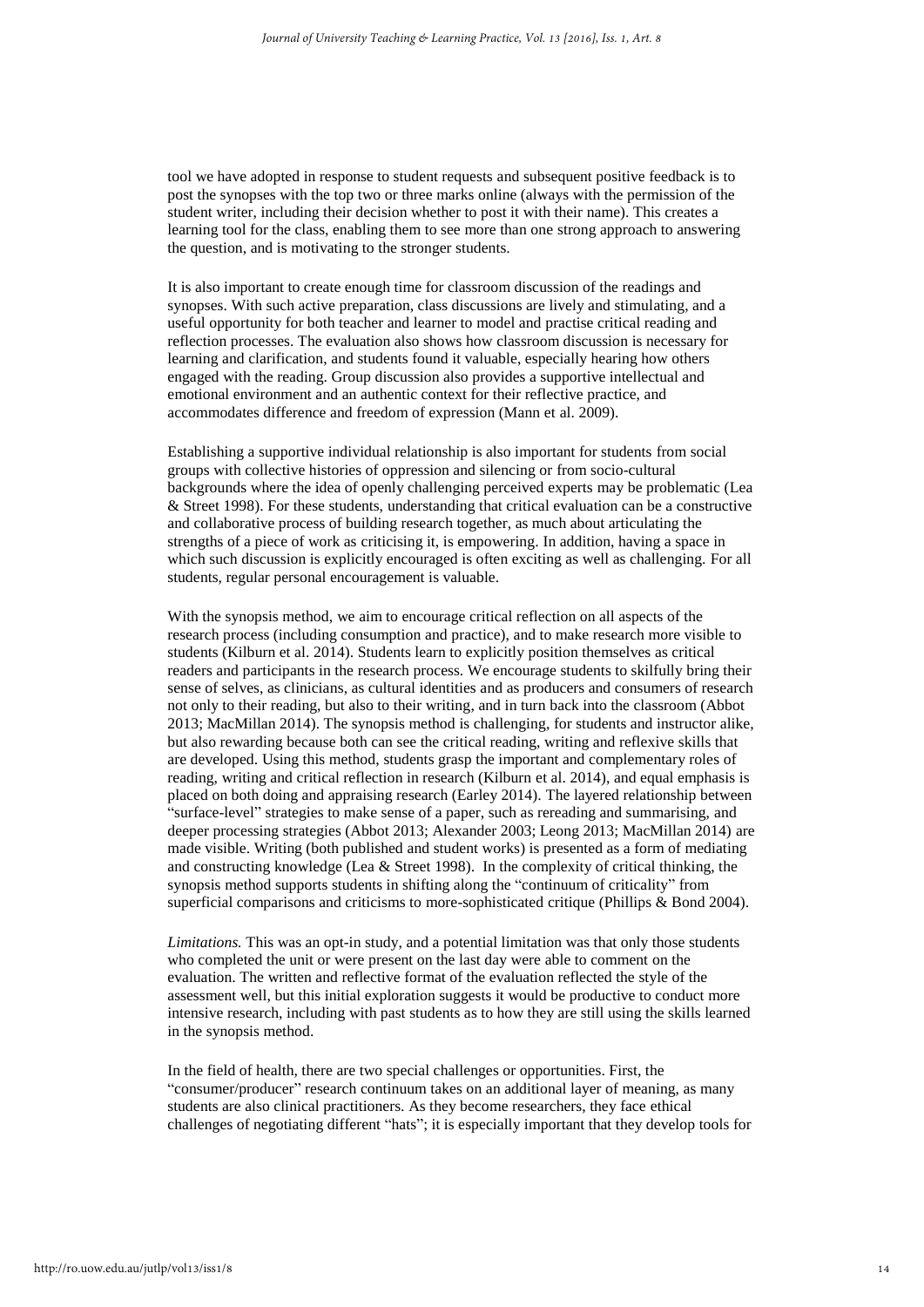critical reflection and a sense of identity as critical thinkers (Barnacle 2006), and that they have the opportunity for practice so that this becomes habit (MacMillan 2014). Second, health is a trans-disciplinary field presenting special teaching challenges, and includes students from diverse cultural, educational and professional backgrounds. The active-learning aspects of the synopsis method help students develop tools to "own their thoughts" and see these thoughts as valuable contributions to their own and others' learning, turning diversity into a strength for individual students and a valued asset in classroom discussions.

## **Concluding Comments**

We concur with MacMillan's (2014) comments on the surprising ways students can connect to texts when we demand active engagement. Our evaluation shows that students can be encouraged to read, and to develop critical reflexive reading and writing skills using weekly assignments structured to guide them to produce a short synopsis. It is helpful to provide prompt and regular feedback to develop relationships with students and stimulate an activelearning process with high expectations.

The synopsis method fosters a culture of self-directed reflection, and of reading, writing and reflection as socially mediated. The assessment engages students as active readers and encourages them to locate themselves in relation to the reading, and to learn to move easily between surface and deep reading strategies. Many of our students felt the emphasis on balancing succinct summary with multi-layered critique, along with regular personal feedback, helped them to develop their writing skills as well as understand the content at a deeper level. The personal feedback and the broader discursive context of the unit, which encouraged discussion of the material, helped students develop critical reflexive skills and understanding of content. A surprising number of students conveyed the relative novelty of being asked to formulate and express their personal responses.

This paper adds to the literature on teaching research methods and on what students learn from units and assessment. We argue that in learning the craft of qualitative research, students must not only understand how to summarise and critique but also master the skill of articulating personal, reflexive responses. Our evaluation shows that students appreciate this challenging assignment and recognise the useful skills they develop and hone. The synopsis method has successfully achieved changes in the self-perceived and assessed ability of students to critically analyse published material and write appropriately about it, as well as to express their own thoughts in a well-considered and robust way.

## **References**

Abbott, R 2013. Crossing thresholds in academic reading. *Innovations in Education and Teaching International,* vol. 51, no. 2, pp. 191-201.

Alexander, P A 2003. The development of expertise: The journey from acclimation to proficiency *Educational Researcher,* vol. 32, no. 8, pp. 10-14.

American Psychological Association (APA) 2010. *Publication manual of the American Psychological Association* (6th ed.), APA, Washington, DC.

Barnacle, R 2006. On being a critical researcher. In Denholm, C & Evans, T (eds.), *Doctorates Downunder: Keys to Successful Doctoral Study in Australia and New Zealand,* ACER Press, Camberwell, VIC, pp*.* 95-103.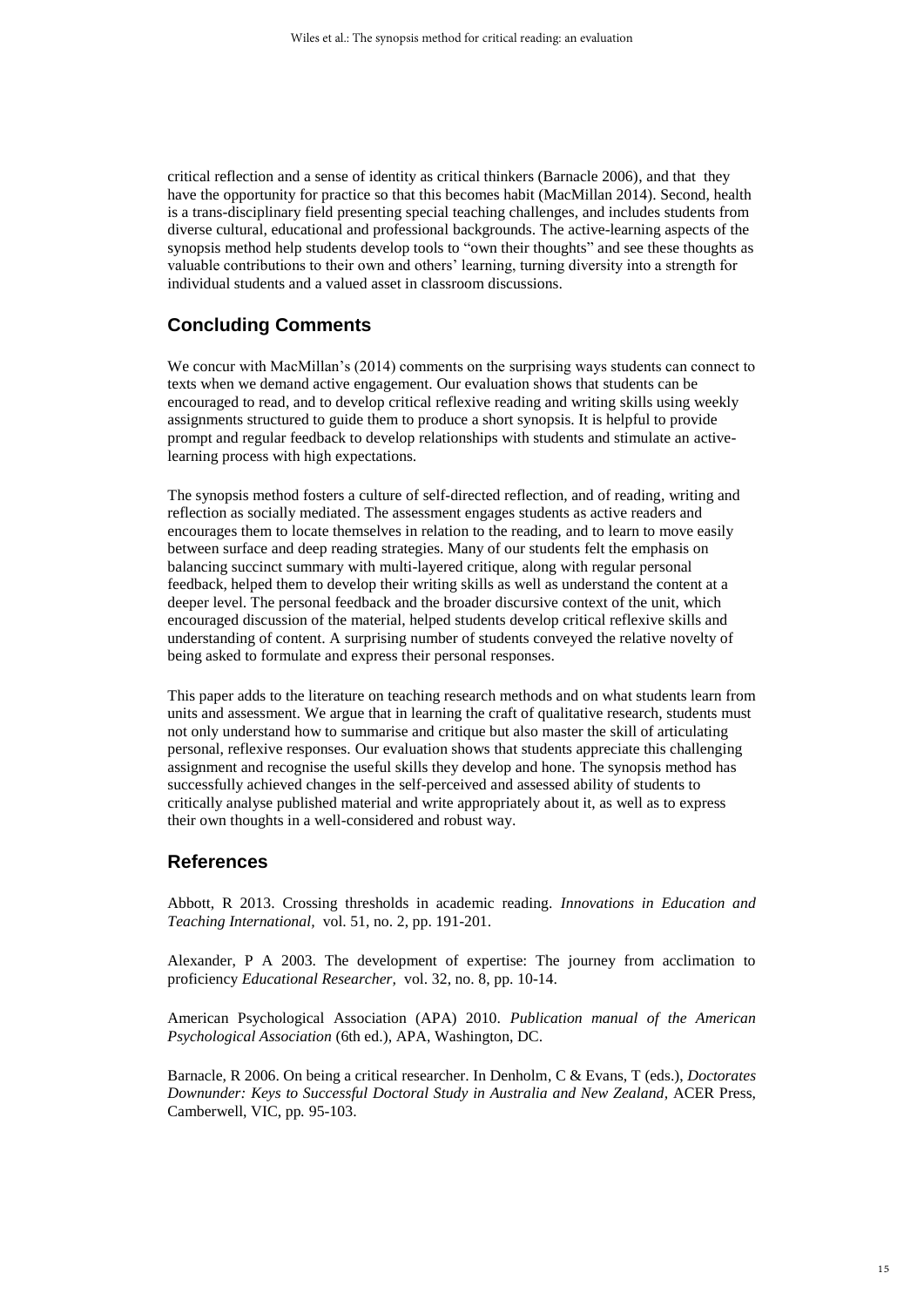Braun, V & Clarke, V(2013. *Successful qualitative research,* Sage, Los Angeles.

Bruffee, K A 1998. *Collaborative learning: Higher education, interdependence, and the authority of knowledge,* Johns Hopkins University Press, Baltimore.

Cox, R D 2012. Teaching qualitative research to practitioner-researchers. *Theory into Practice,*  vol. 51, no. 2, pp. 129-136.

Creswell, J W 2013. *Qualitative inquiry and research design. Choosing among five approaches*  (3rd ed.), Sage, Thousand Oaks, CA.

DeLyser, D 2003. Teaching graduate students to write: A seminar for thesis and dissertation writers. *Journal of Geography in Higher Education,* vol. 27, no. 2, pp. 169-181.

Dousay, T A, Igoche, D & Branch, R M 2011. Self-regulated learning as a foundational principle for a successful strategy in teaching educational research methods to doctor of philosophy students. *Educational Media and Technology Yearbook,* vol. 36, pp. 23-36.

Earley, M 2014. A synthesis of the literature on research methods education. *Teaching in Higher Education,* vol. 19, no. 3, pp. 242-253.

Fullana, J, Pallisera, M, Colomer, J, Peña, R F & Pérez-Burriel, M 2014. Reflective learning in higher education: A qualitative study on students' perceptions. *Studies in Higher Education,*  doi: 10.1080/03075079.2014.950563.

Gilgun, J F 2005. "Grab" and good science: Writing up the results of qualitative research. *Qualitative Health Research,* vol. 15, no. 2, pp. 256-26.

Jackson, M W 1991. Writing as learning: Reflections on developing students' writing strategies. *Higher Education Research and Development,* vol. 10, no. 1, pp. 41-52.

Johnson, R & Waterfield, J 2004. Making words count: the value of qualitative research. *Physiotherapy Research International,* vol. 9, no. 3, pp. 121-131.

Kilburn, D, Nind., M & Wiles, R 2014. Learners as researchers and teachers: The development of a pedagogical culture for social science research methods? *British Journal of Educational Studies,* vol. 62, no. 2, pp. 191-207.

Lea, M R & Street, B V 1998. Student writing in higher education: An academic literacies approach. *Studies in Higher Education,* vol. 23, no. 2, pp. 157-172.

Lee, A & Murray, R 2013. Supervising writing: Helping postgraduate students develop as researchers. *Innovations in Education and Teaching International, Early View,* pp. 1-13. doi:10.1080/14703297.2013.866329.

Leong, P A 2013. Thinking critically: A look at students' critiques of a research article. *Higher Education Research & Development,* vol. 32, no. 4, pp. 575-589.

Liamputtong, P 2013. *Qualitative research methods* (4th ed.), Oxford University Press, Melbourne.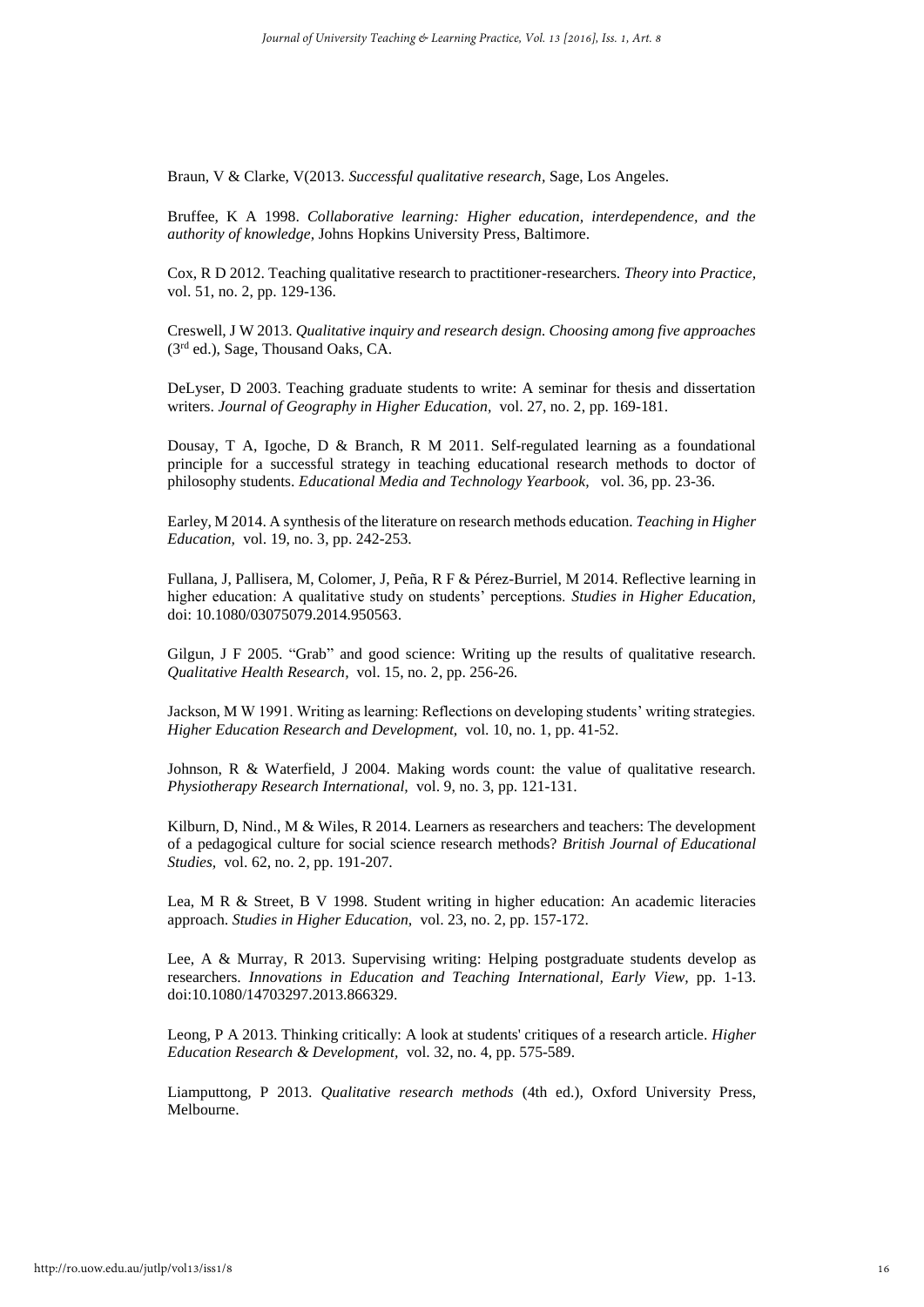Lincoln, Y S, Lynham, S A & Guba, E G 2011. Paradigmatic controversies, contradictions, and emerging confluences, revisited. In Denzin, N K & Lincoln, Y S (eds.), *The Sage handbook of qualitative research* (4<sup>th</sup> ed.), Sage, Thousand Oaks, CA, pp. 97-128.

MacMillan, M 2014. Student connections with academic texts: A phenomenographic study of reading. *Teaching in Higher Education,* vol. 19, no. 8, pp. 943-954.

MacMillan, M & MacKenzie, A 2012. Strategies for integrating information literacy and academic literacy. *Library Management,* vol. 33, no. 8/9, pp. 525-535*.* 

Mann, K, Gordon, J & MacLeod, A 2009. Reflection and reflective practice in health professions education: a systematic review. *Advances in Health Sciences Education,* vol. 14*,* pp. 595-621.

Mansvelt, J & Berg, L D 2005. Writing qualitative geographies, constructing geographical knowledges. InHay, I (ed.), *Qualitative research methods in human geography* (2nd ed.), Oxford University Press, Melbourne, pp. 248-265.

Moore, T 2013. Critical thinking: Seven definitions in search of a concept. *Studies in Higher Education,* vol. 38, no. 4, pp. 506-522.

Nagy, W & Townsend, D 2012. Words as tools: Learning academic vocabulary as language acquisition. *Reading Research Quarterly,* vol. 47, no. 1, pp. 91-108.

Phillips, V & Bond, C 2004. Undergraduates' experiences of critical thinking. *Higher Education Research & Development,* vol. 23, no. 3, pp. 277-294.

Richardson, L & St Pierre, E A 2005. Writing: A Method of Inquiry. In Denzin, N K & Lincoln, Y S (eds.), *The Sage handbook of qualitative research* (3<sup>rd</sup> ed.), Sage, Thousand Oaks, CA, pp. 959-978.

Sargeant, S 2012. "I don't get it": A critical reflection on conceptual and practical challenges in teaching qualitative methods. *Psychology Learning and Teaching,* vol. 11, no. 1, pp. 39-45.

Swales, J M & Feak, C B 2004. *Academic writing for graduate students: Essential tasks and skills* (2nd ed.), University of Michigan, Ann Arbor.

Taraban, R, Kerr, M & Rynearson, K 2004. Analytic and pragmatic factors in college students' metacognitive reading strategies. *Reading Psychology,* vol. 25, pp. 67-81.

Tsui, L 2002. Fostering critical thinking through effective pedagogy: Evidence from four institutional case studies. *The Journal of Higher Education,* vol. 73, pp. 740-763.

Wagner, C, Garner, M & Kawulich, B 2011. The state of the art of teaching research methods in the social sciences: towards a pedagogical culture. *Studies in Higher Education,* vol. 36, no. 1, pp. 75-88.

Wallace, M & Wray, A 2011. *Critical reading and writing for postgraduates* (2<sup>nd</sup> ed.), Sage, London.